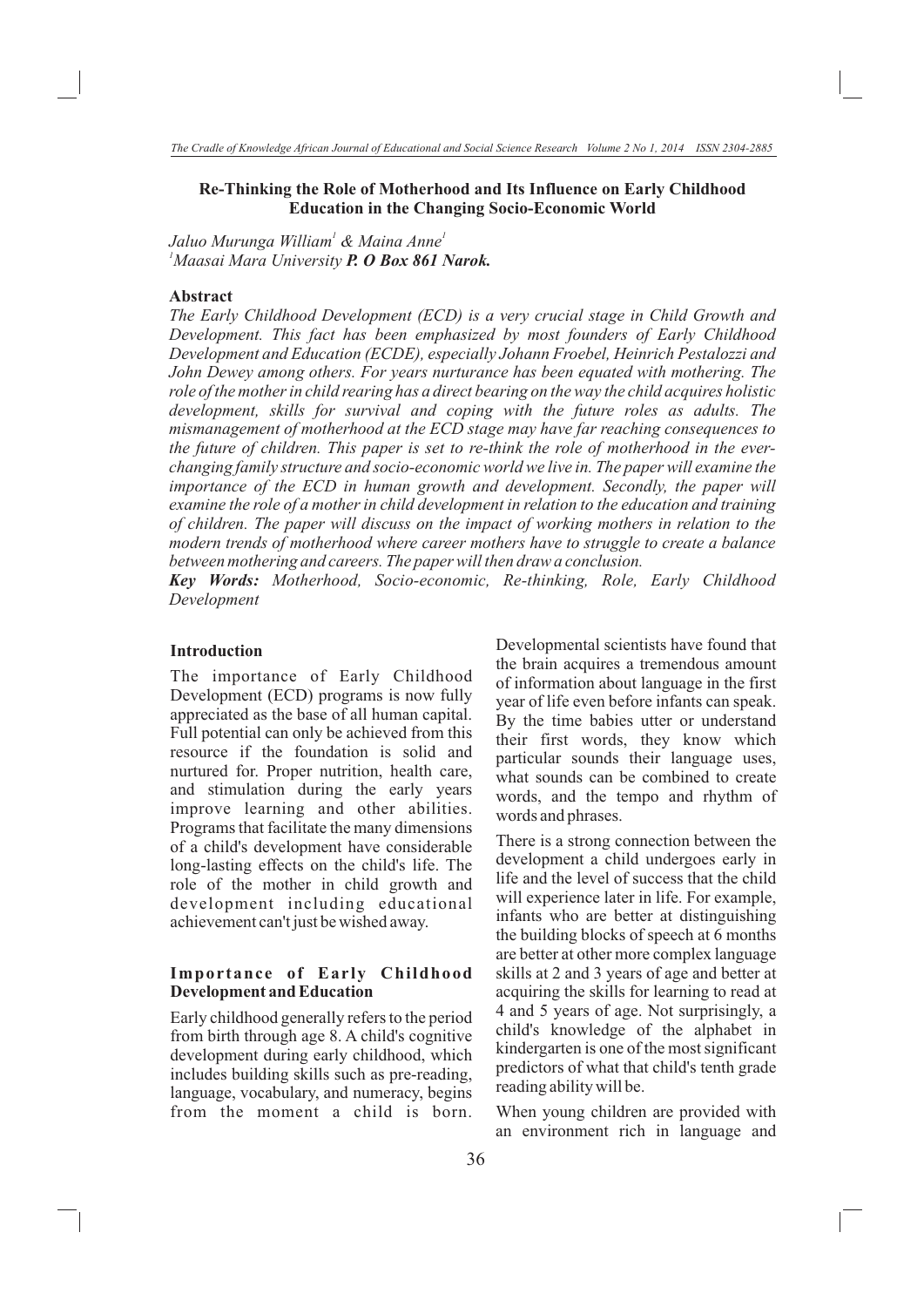literacy interactions and full of opportunities to listen to and use language constantly, they can begin to acquire the essential building blocks for learning how to read. A child who enters school without these skills runs a significant risk of starting late.

Early childhood is a crucial stage of life in terms of a child's physical, intellectual, emotional and social development. Growth of mental and physical abilities progress at an astounding rate and a very high proportion of learning take place from birth to age six. It is a time when children need high quality personal care and learning experiences.

Education begins immediately after birth and continues until the child starts to attend playgroups and kindergartens. The learning capabilities of humans continue for the rest of their lives but not at the intensity that is demonstrated in the preschool years. With this in mind, babies and toddlers need positive early learning experiences to help their intellectual, social and emotional development and this lays the foundation for later school success.

#### **First Three Years of the Early Childhood**

During the first three years, parents and especially mothers will be the main influence in the child's learning experience and education. What parents do and expose their children have a vast impact on the development of the child. Parents sometimes forget that an interested parent can have a tremendous impact on a child's education at any age. If the parents choose to participate in a Mothers and Toddlers group or child-care arrangements, including family babysitting or center-based child care, these all have the potential to provide high-quality, individualized, responsive, and stimulating experiences that will influence the child's learning experience. With this in mind, a child in a negative enjoinment could also result in negative effects as well. This fact makes it essential that the environment that the child is placed in during these early years be as positive and intellectually stimulating as possible. Very strong relationships are imbedded in everyday routines that familiar caregivers provide. It is the primary caregiver that a child learns to trust and looks to for security and care.

Speech development is one of the first tools that a child will demonstrate in his/her lifelong education. Wordlessly at first, infants and toddlers begin to recognize familiar objects and to formulate the laws that systematically govern their properties. With encouragement through books and interaction, toddlers soon pick up vocabulary.

It is really useful to understand how language unfolds. The first words that toddlers learn are normally the names of familiar people and objects around them. Then they learn words that stand for actions. Only then do they start to have the words that describe their world, that are about ideas. This development is usually in the second part of the second year of life. A parent or caregiver can have a vast impact on a child's speech development by the amount of time that is spent talking with and reading to a child.

Every caregiver can, in culturally appropriate ways, help infants and toddlers grow in language and literacy. Caregivers need presence, time, words, print, and intention to share language and literacy with infants and toddlers. All five qualities are important but it is intention that can turn a physical act like putting away toys or lining up at preschool into a delightful learning experience. Even a trip to the grocery store can be turned into a vocabulary lesson about colors and the names of fruits.

# **The Role of the Mother in Child Development**

A women's life undergoes a major change immediately a baby comes into her life. Once the child is born, all her attention is drawn to the baby. A mother plays a vital role in the life of a child. She has to create an enabling environment for her child to facilitate movement, play and creativity. A mother should know when her child can be toilet trained, be able to eat meals, play alone etc. As a child grows and begins to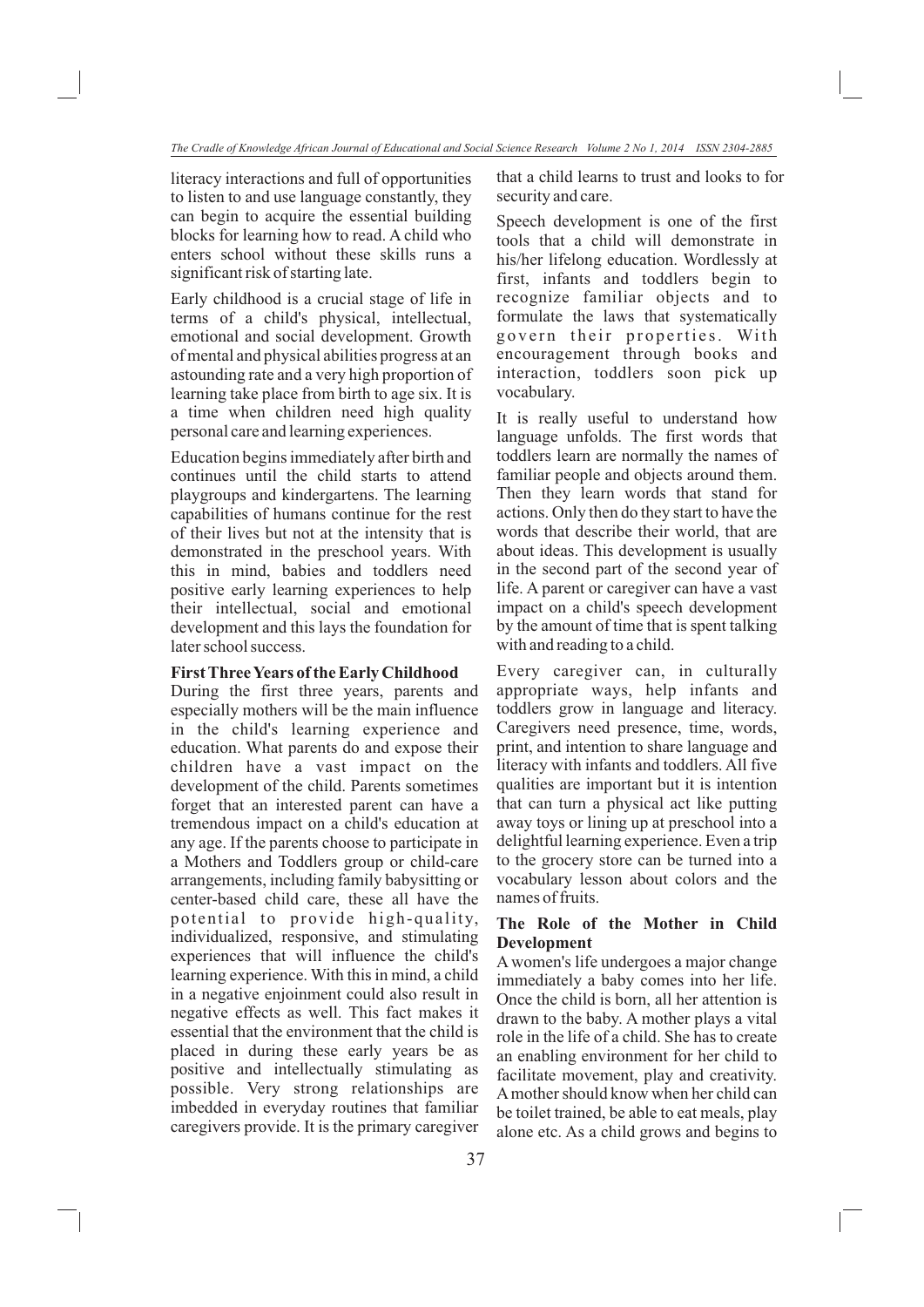crawl and walk around in a faltering manner he or she starts to pull down anything that is within his or her reach and as a mother she has to cope patiently with this phase of a child's development.

A child's behavioural development also needs to be closely observed by its mother. By watching the child's expression, actions, listening to their voices and feelings, one can easily notice the underlying purpose. A mother always holds the tendency to compare her child with other kids may be siblings from the same house or children from the neighbourhood. Her comparisons may be favourable or even unfavourable. It can prove to be counterproductive or even harmful: - She is quick and fast in learning compared to her elder siblings is a favourable comment. But an example such as she just can't do what other kids of the same age do is an unfavorable comparison and can hurt the sentiments of the child.

A mother sometimes tries to draw her own childhood experiences and use that information in bringing up their own child. A mother sometimes tends to ignore genetic factors and considers her own child rearing as significant. As a parent a mother takes the credit on her own child rearing methods if the child is doing well and deny self attribution when the child becomes a failure. A mother becomes self protective by attributing the child's behaviour to environmental forces than genetics and also prevents herself from direct action to help the child.

Mothers should try and gain knowledge about child development and child rearing when the baby is born. This will help them to interact with the child in a positive way that will help in the child's required development. As a mother, she should have a clear perception and understanding of the child's temperament and the environment necessary for the well being of the child. A mother evaluates her own parenting behaviour and uses this insight during her own child rearing time. A mother's upbringing is influenced by her culture, family and generation to which she belonged. That era will be different thinking which were valued then may not be

valued now. Expectations and demands of a child may be entirely different then and now. Mothers of different cultures have different expectations from their children. Some may expect too much or too little from their child while others may have a mediocre expectation from their child.

The environment in which a child is brought up is of primary importance in a child's life. A suitable environment supports the proper development of the child. Hence, it is necessary to have a comfortable environment for the child. Children are basically temperamental and hence their preference of environment also differs. One child may prefer an active environment while another may prefer a peaceful and calm environment. Therefore, a mother has to understand her child's mindset and create an environment which they don't find boring or distressing. When children are in their infant stage some may act difficult and react in a negative manner to its environment, but a mother has to prepare herself well to deal with such situations.

A child's academic performance depends a lot on the encouragement, praise and moral support from his family than objective indicators as report cards. Children feel they are the cause of parental anger but not for parental happiness, sadness or fear. Mothers also consider children as the cause of their hyper moods. Children overreact to their parent's temperament. Such misperceptions may damage the family life. There are women who are sensitive to the developmental task of their child and don't know how to go about it. A mother should have a thorough knowledge of the normal behaviour of a child and its responses such as:-

> $\triangleright$  Being aware of the child's goals and needs when he is in a problematic situation which she can have only by her closeness with the child.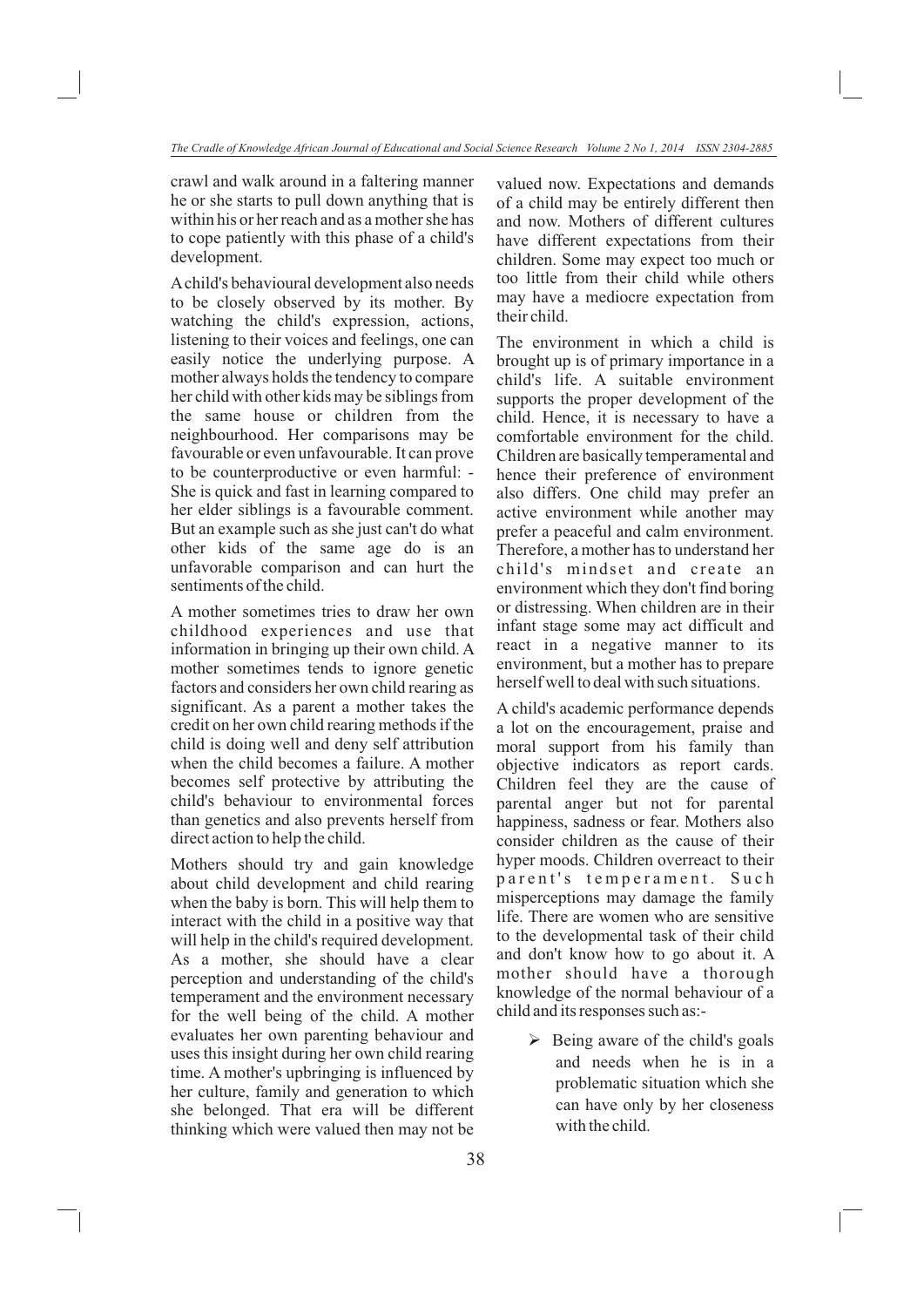- $\triangleright$  A mother should be sensitive, understanding and use proper child rearing methods for the child's physical mental and intellectual development.
- Ø Her emotional intimacy with the child will help her to respond better to the cues of the child who has a problem.
- Ø She should provide opportunities to the child which are positive in nature and inclined to his pattern of thinking, behaviour and fixation of goals.

Thus, we have observed that a mother and child's relationship is a special bond as compared to the child's relationship with others in the family and it has been accepted since ages. Though a woman whether she is working or a homemaker she should acknowledge her role in bringing up her child and making him/her a good and intelligent human being.

# **The Impact of Working Mothers on Child Development**

In recent years, full time employment of mothers has become the norm in the United States, Africa and specifically Kenya. Recent statistics indicate that 75% of mothers work full time in the first year of their child's life. Since most jobs in Kenya only offer maternity leave for the first six to nine weeks of a child's life, the reality is that mothers are generally back to work when their child is still an infant.

### **Research on the Long-term Impact of Maternal Employment**

The research on the long-term impact of maternal employment seems to tell a consistent story. In 1991, the National Institute of Child Health and Development initiated a comprehensive longitudinal study in ten centers across the United States to address questions about the relationships between maternal employment, child-care experiences and various outcomes in children. The leaders of this study were

among the most respected researchers in the field of developmental psychology, making the conclusions of this research particularly worthy of attention. In a recent review of their findings, they drew the following conclusions:

In terms of the behavioral adjustment of children of middle class or upper middle class mothers who worked when they were infants:

- $\triangleright$  Full-time maternal employment begun before the child was three months old was associated with significantly more behavior problems reported by caregivers at age 4½ years and by teachers at first grade;
- Ø Children whose mothers worked part-time before their child was one year old had fewer disruptive behavioral problems than the children of mothers who worked full-time before their child's first birthday. Increased risk for behavioral difficulties was apparent at age three, and during first grade;
- Ø The pathway through which those protective effects of part-time work operated was through increases in the quality of the home environment and in the mother's sensitivity.

With regard to cognitive difference in the middle and upper middle class sample, the study found that:

- Ø Children of mothers who worked full-time in the first year of that child's life received modestly lower child cognitive scores relative to children of mothers who do not work on all eight cognitive outcomes examined. Associations at 4½ years and first grade were roughly similar in size to those at age three;
- Ø Mothers who worked full-time were more likely to have symptoms of depression;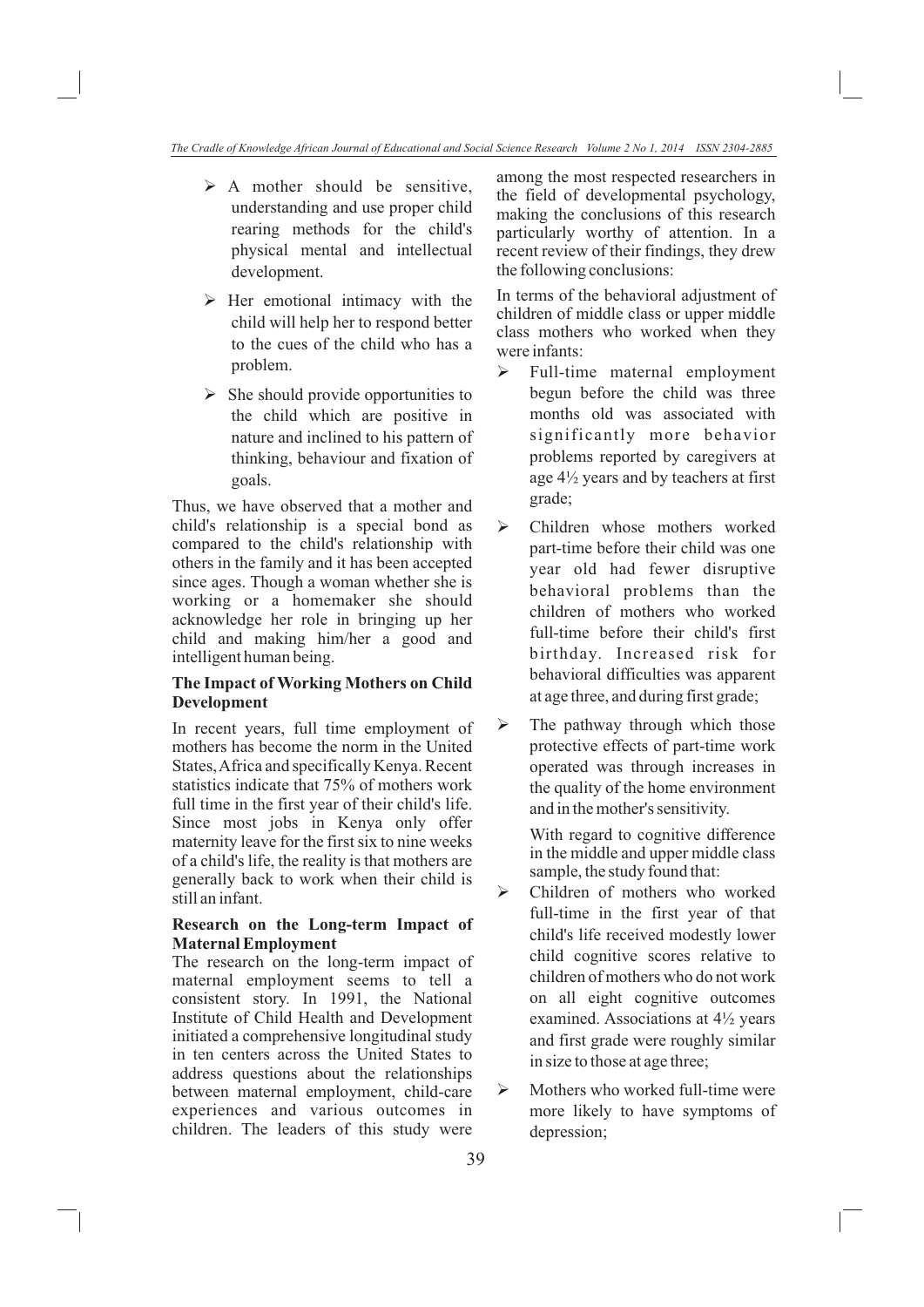$\triangleright$  Lower cognitive scores were not found in children of mothers who worked parttime during the first year of their child's life.

While these findings point to the need to consider the impact of full-time maternal employment on children, particularly before they are three months old, some benefits of full-time work were found in the area of the mother's ability to be sensitive to her child. Mothers who worked full-time tended to use higher-quality substitute childcare and to show higher levels of sensitivity to her child. The researchers speculate that the higher levels of maternal sensitivity seen in employed mothers might have stemmed from their having greater financial security.

A recent meta-analysis of 69 research studies spanning five decades, evaluating the impact of maternal employment, came to similar conclusions as those summarized above. Early maternal employment was found to be associated with beneficial child outcomes when families were at risk because of either financial challenges or as a result of being single-parent families. In those families, children of working mothers showed higher levels of achievement and lower levels of internalizing behaviors such as anxiety and depression. These benefits are generally explained by a compensatory hypothesis that views work in those families as providing added financial security, lower levels of family stress and enhanced learning opportunities for children who would otherwise be home with a parent who is dealing with the ongoing stress of poverty and child-rearing challenges with little external support.

Employment was associated with negative child outcomes, however, when children were from intact, middle class families that were not at risk financially. In those families, early full-time employment (relative to mothers who were not working outside the home) was associated with later risk for child behavioral difficulties. It should be noted, however, that this increased risk was not the case when mothers worked full-time when their children were toddlers or preschoolers. It appears that working fulltime when the child is an infant – a critical period in terms of attachment and emotional and cognitive growth – is more likely to be associated with subsequent difficulties.

In summary, the consensus of the empirical studies on the impact of maternal employment finds that child adjustment is tied to a number of relevant variables. In the case of single-parent families, or families otherwise facing poverty, the impact of maternal employment appears to be mostly positive. In the case of middle class or wealthy families when the mother is working full-time, particularly in the early months of a child's life, there appears to be a mildly increased risk for later behavioral problems and subtle cognitive impact relative to mothers who aren't working or are working part-time.

It is very important to note, however, that these conclusions cannot necessarily be generalized to our community. There are numerous variables that may differ. For example, in the case of African and Kenyan families, where husbands learn full-time, the possibility of a more flexible schedule may result in fathers having the potential of greater involvement in their child's life than in the case of a father who is employed full time in a traditional job. Similarly, grandparents might be more actively involved in caring for their grandchildren – a factor that is generally associated with improved childcare and improved outcomes.

### **Awareness About Full-Time Versus Part-Time Engagement of Mothers**

Although based on relatively small levels of statistical significance, the findings of a number of well-executed studies suggest that when parents have a choice early in their child's life (particularly during the first three months), they should consider working part-time. During that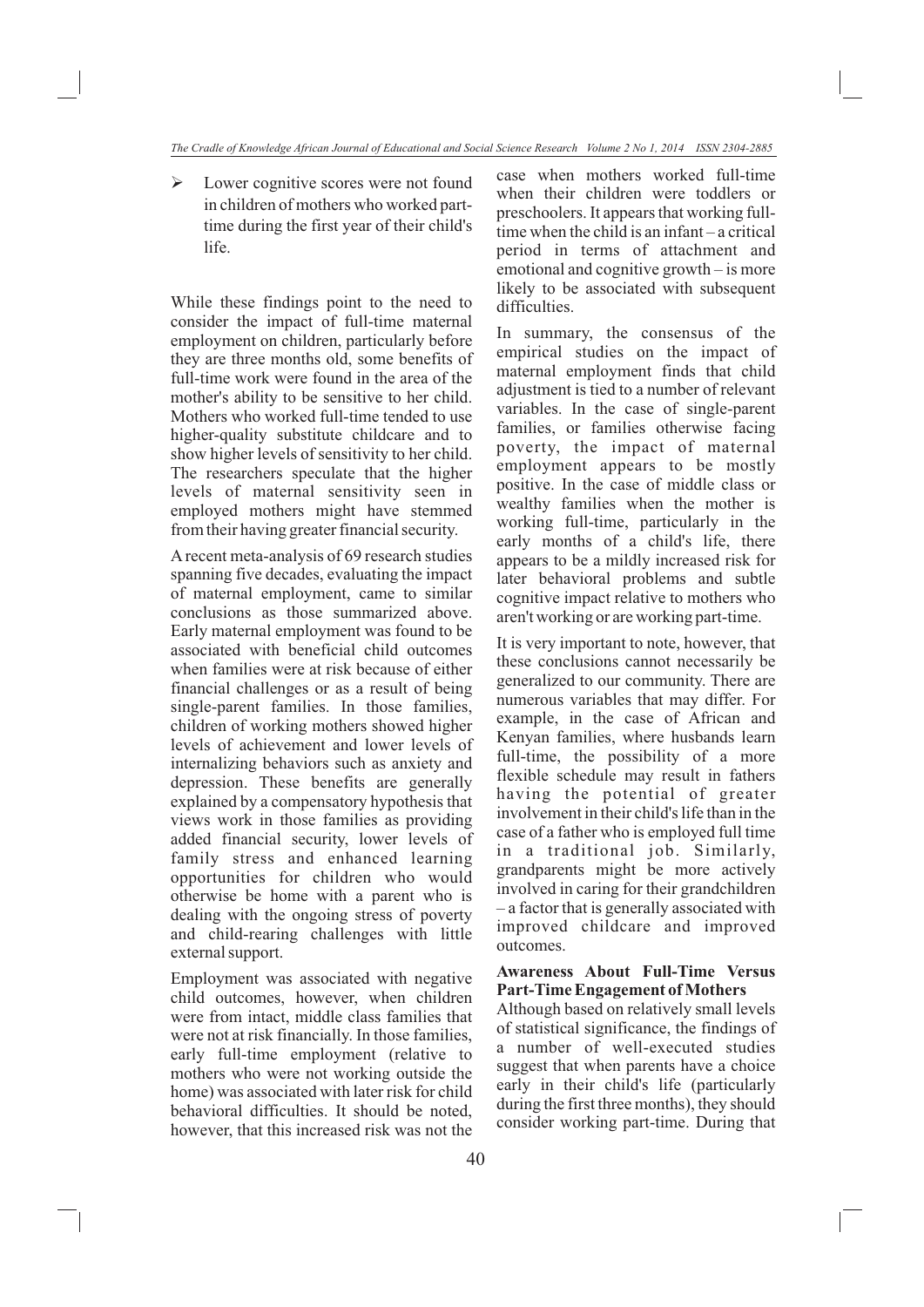critical period, when there is an option, the father should make an effort to be present in as active a parenting role as possible. Similarly, if at all feasible, grandparents should be more actively recruited to take care of their grandchildren when they are infants and both parents are working full-time. This has an added benefit since research has found that actively-involved grandparents serve a crucial role as a protective buffer against the potential harmful influences of parental stress.

It is important to note that the potential dangers of full-time versus part-time work are only found in middle and upper middle class families. This recommendation is therefore most relevant for the segment of our community that falls in that category. The finding that full-time mothers are at times at greater risk for depression should not be taken lightly. Researchers have found that infants are clearly impacted by their mother's depression. Infants of parents with depression have been found to have difficulties with self-quieting, lower activity levels and decreased ability to attend. Relative to the children of non-depressed parents, their affect tends to be more negative, as typified by increased likelihood of expressing sadness and anger.

Equally important are the studies on the role of chronic stress in parenting. Powerless parents are more likely to:

- $\triangleright$  be hyper-vigilant with their child;
- $\triangleright$  focus on the negative, while ignoring improved behavior;
- Ø engage in coercive and punitive parenting;
- Ø misread neutral child cues as malevolent, and
- Ø derogate child in efforts at power repair.

This style of parenting frequently engenders high levels of resistance and at-risk behavior in the adolescent. The implications of this body of research are that high stress levels, and particularly depression in stressed-out parents, can have long term implications on child development. The community needs to take this into account when prioritizing the need to provide young parents with support.

#### **Research on the Impact of Substitute Childcare for Working Mothers**

Longitudinal studies of the association between child academic and behavioral functioning and type and frequency of childcare when they were younger finds that both quality and quantity of childcare is associated with a child's later behavior and achievement. For example, when the sample studied in the NICHD longitudinal study referenced earlier is evaluated a decade after leaving childcare, the researchers found that childcare quality was associated with improved cognitive and behavioral functioning at age 15, with escalating positive effects at higher levels of childcare quality. Similarly, in that study, higher quality care predicted higher cognitive academic achievement (e.g. better vocabularies) at age 4½, as well as during elementary school.

At 4½ years of age, the number of hours in childcare was associated with higher levels of externalizing behaviors such as non-compliance and aggression. The more hours spent in childcare, the greater the likelihood of difficult behavior. Similarly, more hours of non-relative care in the first  $4\frac{1}{2}$  years of a child's life predicted greater risk-taking and impulsivity at age 15.

In a fascinating series of studies, researchers found that childcare quality is related to a child's cortisol levels (a hormone released by the adrenal gland in response to stress). When children receive high-quality childcare, characterized by high levels of emotional support and cognitive stimulation, they are less likely to have increased cortisol levels over the course of the day. Such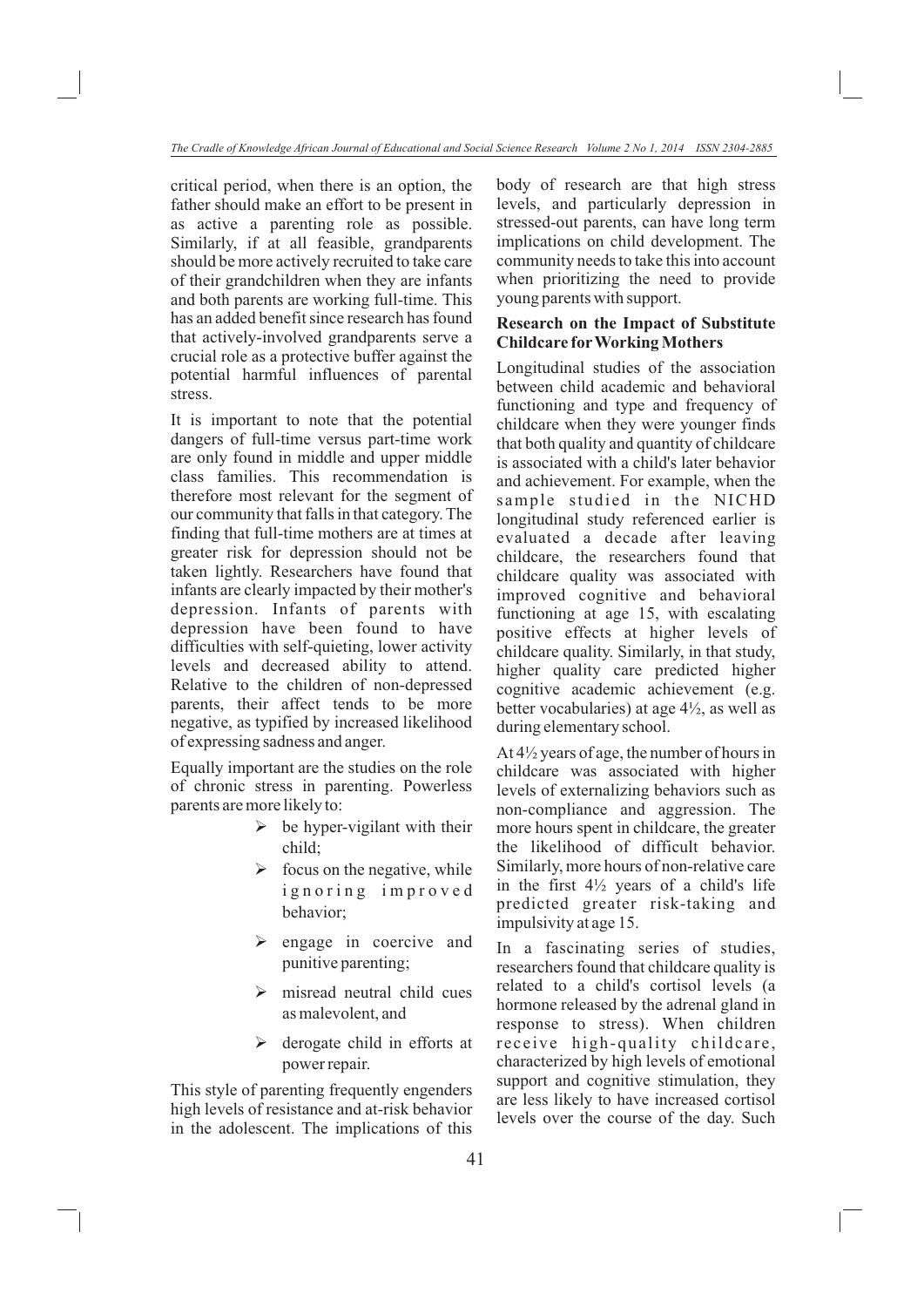children showed cortisol levels that were more similar to children who spend their day in the less stressful environment of their own homes.

# **Guidelines for Evaluating Quality of Childcare in the Absence of Parents**

Given the enduring impact the quality of childcare has on child adjustment, it is important for parents to understand what researchers have determined are the core characteristics that define a high-quality program. The NICHD research team developed the following set of nine caregiver behaviors that can guide a parent who is observing caregivers on a typical day in their program:

If parents are trying to assess a particular program, they should pick out a child in the program who reminds them of their own child and in half-minute intervals observe whether the caregiver:

- $\triangleright$  responds to the child's vocalizations;
- > reads aloud to the child;
- $\triangleright$  asks the child a question;
- $\triangleright$  praises or speaks affectionately to the child;
- $\blacktriangleright$  teaches the child;
- Ø directs other positive talk to the child;
- Ø has close physical contact with the child;
- Ø is occupied (as opposed to doing nothing), or
- $\triangleright$  is occupied actively with the child as opposed to watching television.

While all nine of these behaviors were found to be associated with quality of care, the most important was the kind of verbal interaction used by the caregiver. Those who asked questions, praised, taught and, in general, created a warm, enveloping atmosphere by interacting with the child as an individual rather than only with the group and by talking to the child in positive ways contributed to the high level of quality that later predicted more positive cognitive and behavioral outcomes for these children a decade later. Other important caregiver characteristics include a disciplinary style that is characterized by offering children choices and gentle suggestions rather than harsh and punitive ultimatums.

In addition to the quality of caretakerchild interactions, the characteristics of the physical space of the childcare environment have also been found to be relevant. Researchers have found that having at least twenty-five square feet per child is important. Day care settings that have less space are more likely to have children who are aggressive and less intellectually stimulated. Since orderly and predictable environments are so important for children, it is not surprising that researchers have documented the importance of settings that allow children privacy and separate space for quiet and loud play.

Having a wide variety of age-appropriate play materials has been found to maximize the intellectual challenges in daycare settings. When materials are limited in quantity and variety, children have been found to fight more and to show less progress in language and social development. Another important characteristic of daycare is the balance between structure and free play. Programs that provide all structure with no time for unstructured play have been found to result in defiant, stressed and unhappy children. In contrast, programs that completely lack structure result in children with lower levels of social skills. Researchers therefore conclude that the ideal is a balance between adult-initiated group work that is educational in nature and free play that is directed by the child yet includes activities that promote exploration, thinking and social interaction.

The opportunity to play with even one other child on a regular basis is associated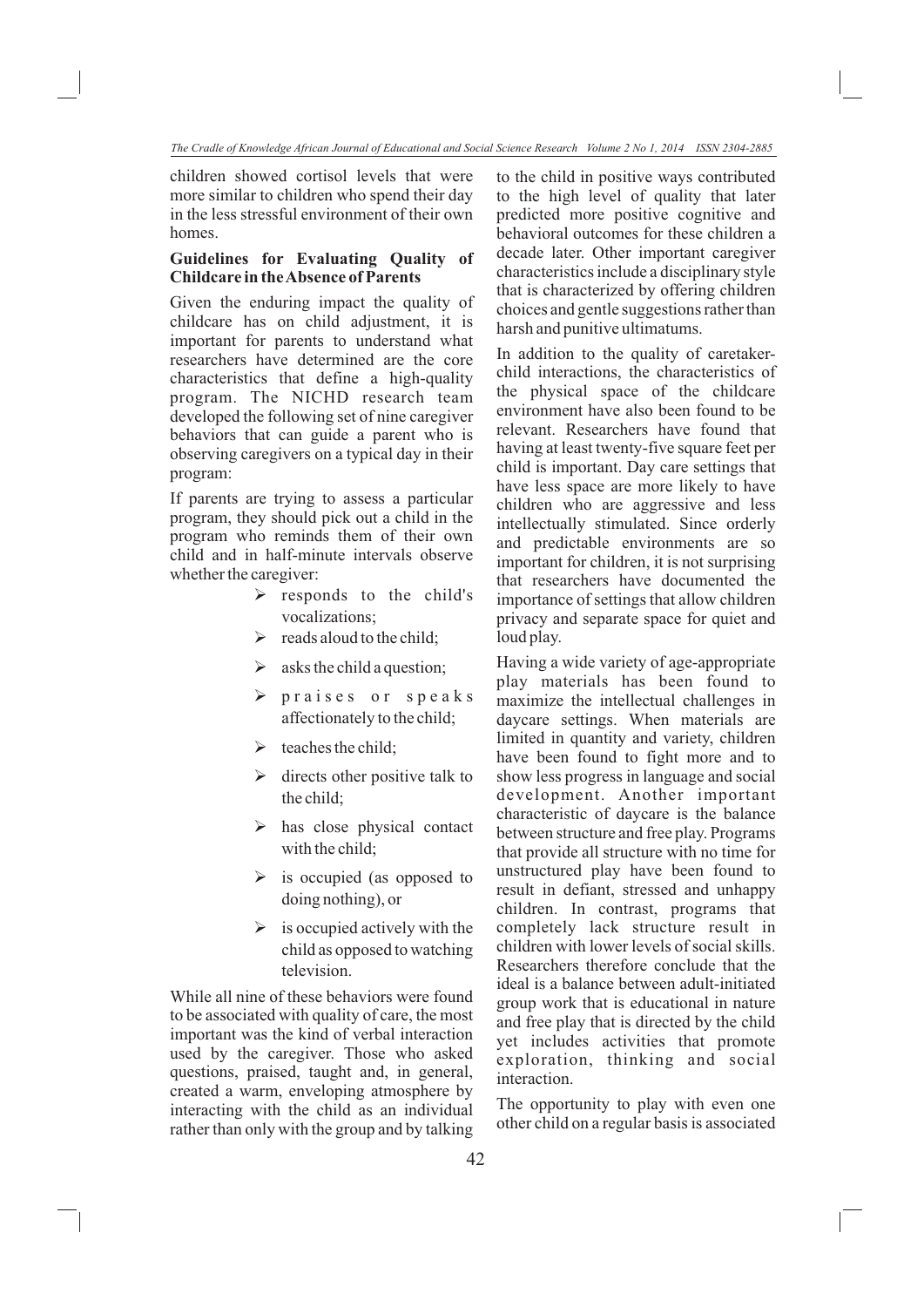with more gains in both social and cognitive areas. This finding argues for the benefit of giving young children the opportunity to have repeated play sessions with the same group of children. The staff-child ratio is an important component determining the optimal size of a childcare center. Research finds that in the care of infants, the staffinfant ratio should be one to one. The sensitivity of staff to the infant's needs often deteriorates when the ratio goes to one staff member for two or more infants. Obviously, as children get older such intensive ratios are no longer essential. In one study, when the ratio for toddlers improved from 8:1 to 6:1, teachers relied less on negative discipline and became more responsive to the toddler's needs.

Unfortunately, parents in our community are given very little in the way of evidence-based information on how to evaluate a quality program. The guidelines summarized in *The*  Childcare should prove helpful in providing parents with a cognitive map of what to look for. Data from a recent survey of parents of adolescents in the Orthodox Jewish community did not find any differences in adolescent outcomes for those mothers who reported being at-home mothers as compared with mothers who held other professions. However, this was just a first glimpse of the subject. *Importance of Choosing the Correct* 

Additional research needs to be done to determine how the various issues addressed in this paper might present differently in the Orthodox Jewish community. It is clear that we need to do a better job of guiding the next generation of parents on how to navigate the challenges of young parenthood. Perhaps husband and wife classes can include a segment on some of the guidelines discussed in this paper and rabbinic leaders can set a more mindful agenda about how to marshal the resources of our community to prioritize on the importance of provision of highquality childcare. I can think of no priority as important as helping parents nourish their young child's developing mind and soul by better equipping parents to manage the balance between work, parenting and marriage.

# **Conclusions**

- $\triangleright$  Every child is special and unique in his/her own way. The future success and career of any child depends on the talent (s) of an individual child. Homes and schools are expected to provide exposure to children to bring out the talents. Once the talents have been identified, teachers and parents provide the necessary environment and time to develop the talents. Depending on the age, culture, and gender of the child, the African culture had clear roles of each parent in child rearing. Informal education only served to set ground for the formal education later in life.
- Ø Education is fundamental to development of human resource capacities for sustainable e c o n o m i c g r o w th and development. Education is a vital tool in achieving greater autonomy, empowerment of the child at whatever age.
- Ø Studies report mothers as strong role models in their children's education. Maternal influence was found to be a leading factor on whether children stayed on in school. The link was strongest between mothers and daughters although there was still a distant link between mothers and sons (Walker, 2010). Meaning that parents are the first teachers of their children. They interact with children differently and their roles are not interchangeable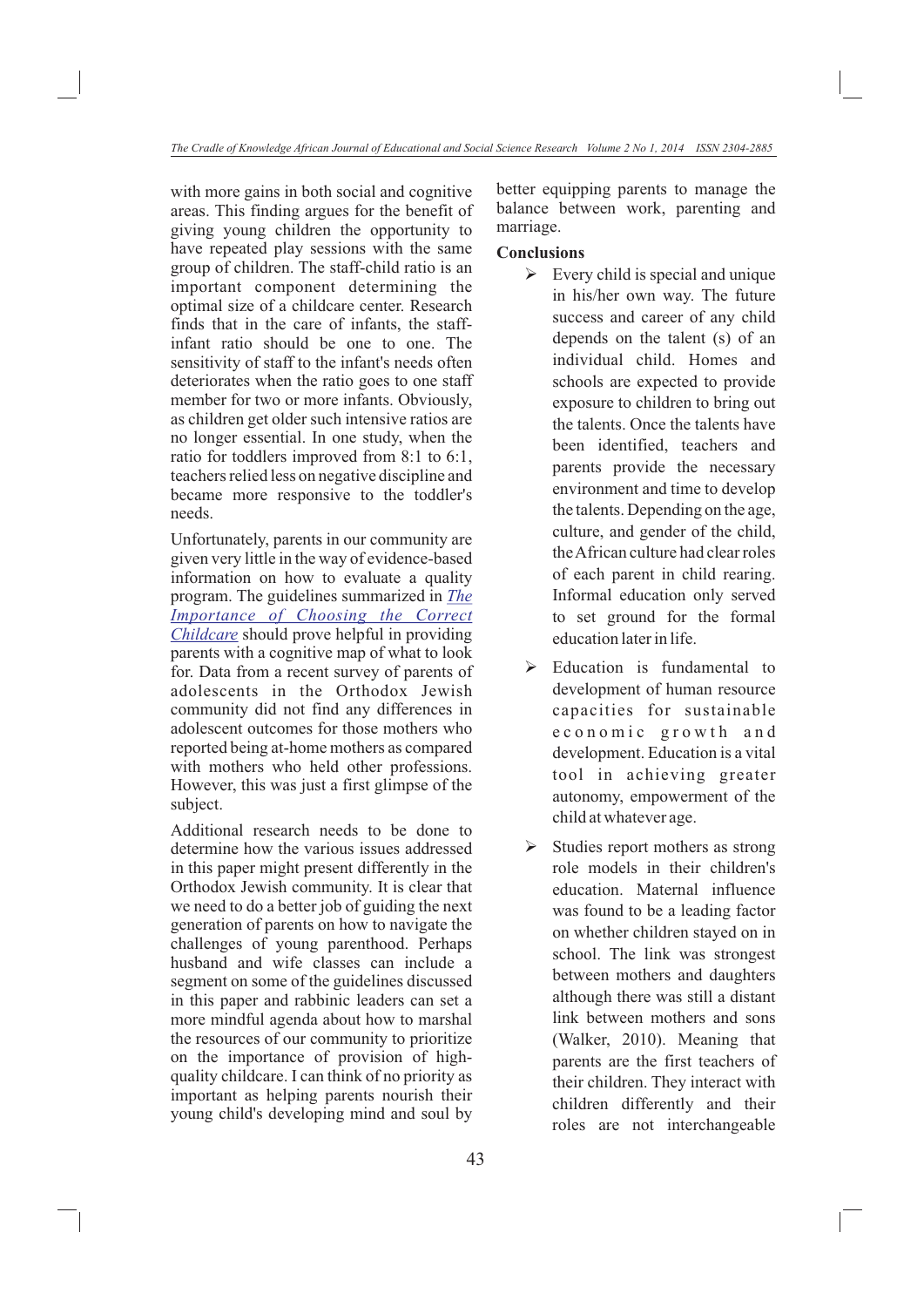with any other care giver

Ø Poor social interactions and attachment between parents and children have been associated with parent's nature of work. Work schedules, distance and job responsibilities place demand on parents that must be accommodated by the family (Bernett and Hyde, 2001). Literature on work and family conflict suggests two elements; Work Interference with the Wamily (W.I.F) and Family Interference with Work (F.I.W). The more the working hours, the less the time there is for interaction, bonding and developing attachment with the child or participating in their school activities (Hass, 1992). Although research on mother's employment is not conclusive, there is some concern about the negative effects of working mothers. There are fears that interaction may not be well established in families where either parents work long hours and over time hours. Excessive work for long hours results in job stress especially with young mothers when career goals are not met. This means, needs for career investment competing with family responsibilities. Job demands and over working results to reduced energy for parents to interact with children. Few hours at

home limits interaction time for effective participation in school work, or provide the cognitively enriching environment required for both the parents and the child's learning. This shows work responsibilities at the expense of their children's education achievement.

Today, less stimulation is given to children by mothers due to the steady rise in the number of women in the labour force. Mothers who traditionally provided the greatest attention to children are no longer available for full time child care because of work and studies. Migration in search of green pastures has characterized the labour force in Kenya. Many men and women are working outside Kenya in Botswana, Southern Sudan, U.S.A, and Saudi Arabia and in the European countries. The ever busy lives that parents are leading and the ever growing number of dual career families only serve to worsen parents involvement in their children's learning. Meaning, when children need parents for some reason, they need the help that very time, and not at the convenience of the parents. Mothers should note that engagement, time and all children need not given at the appropriate time, means denial of an opportunity in the development of the child (Ulune, 1984).